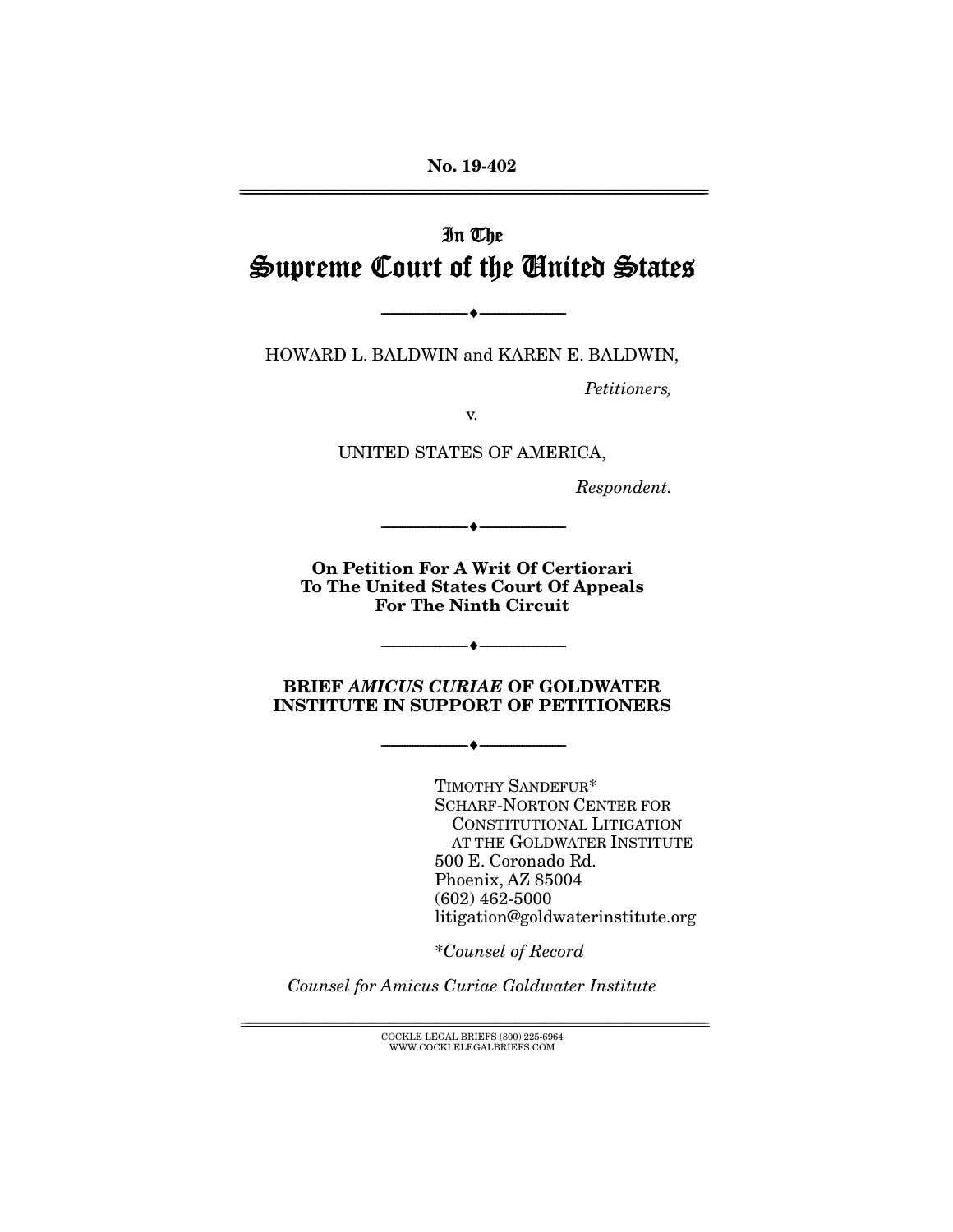### QUESTIONS PRESENTED

 1. Should *National Cable & Telecommunications Ass'n v. Brand X Internet Servs.*, 545 U.S. 967 (2005), be overruled?

 2. What, if any, deference should a federal agency's statutory construction receive when it contradicts a court's precedent and disregards traditional tools of statutory interpretation, such as the commonlaw presumption canon?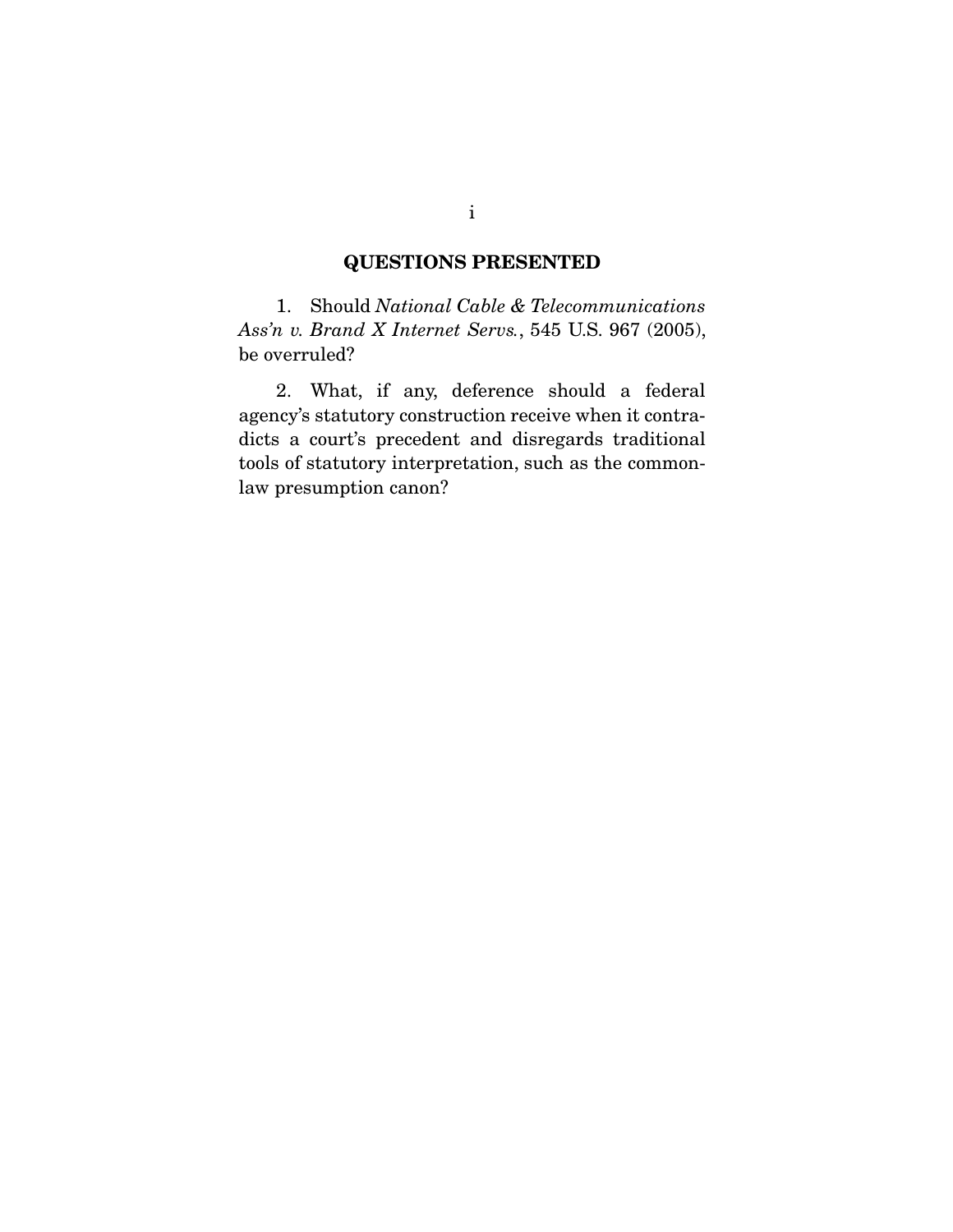## TABLE OF CONTENTS

|                                                                                                | Page |
|------------------------------------------------------------------------------------------------|------|
|                                                                                                | i    |
|                                                                                                | ii   |
|                                                                                                | iii  |
| <b>IDENTITY AND INTEREST OF AMICUS</b>                                                         |      |
|                                                                                                | 1    |
| SUMMARY OF ARGUMENT                                                                            | 2    |
|                                                                                                | 3    |
| I. <i>Brand X</i> Doctrine enables federal admin-<br>istrative agencies to effectively rewrite | З    |
| II. In preemption cases, the <i>Brand X</i> Doc-<br>trine is inherently contrary to the clear  |      |
|                                                                                                | 8    |
|                                                                                                | 13   |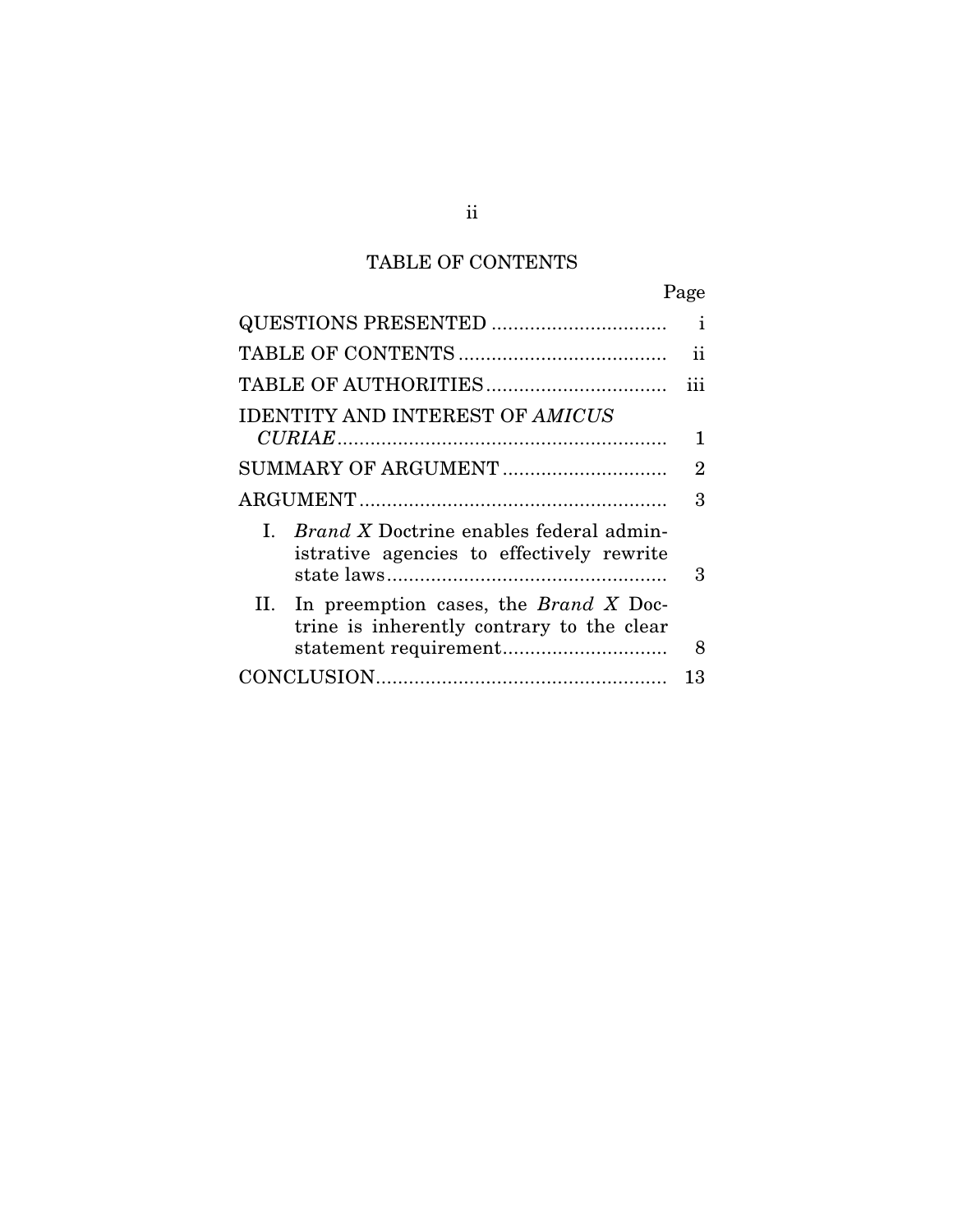## TABLE OF AUTHORITIES

# **CASES**

| Cal. Sea Urchin Comm'n v. Combs, 139 S.Ct.                                                             |
|--------------------------------------------------------------------------------------------------------|
| Chevron U.S.A. Inc. v. Natural Res. Def. Council,                                                      |
| City of Arlington v. FCC, 569 U.S. 290 (2013)10                                                        |
| Hernandez-Carrera v. Carlson, 547 F.3d 1237                                                            |
| Ill. Bell Tel. Co. v. Vill. of Itasca, 503 F. Supp. 2d                                                 |
| In re Amtrol Holdings, Inc., 384 B.R. 686 (Bankr.<br>D. Del. 2008), rev'd, 532 Fed. Appx. 316 (3d Cir. |
|                                                                                                        |
| Kobold v. Aetna Life Ins. Co., 309 P.3d 924 (Ariz.                                                     |
| Kobold v. Aetna Life Ins. Co., 370 P.3d 128 (Ariz.                                                     |
| Michigan v. EPA, 135 S. Ct. 2699 (2015) 12                                                             |
| N. Cal. River Watch v. Wilcox, 633 F.3d 766 (9th                                                       |
| Nat'l Cable & Telecomms. Ass'n v. Brand X Inter-                                                       |
| Nixon v. Mo. Mun. League, 541 U.S. 125 (2004)9                                                         |
| Rapanos v. United States, 547 U.S. 715 (2006)  10, 12                                                  |
|                                                                                                        |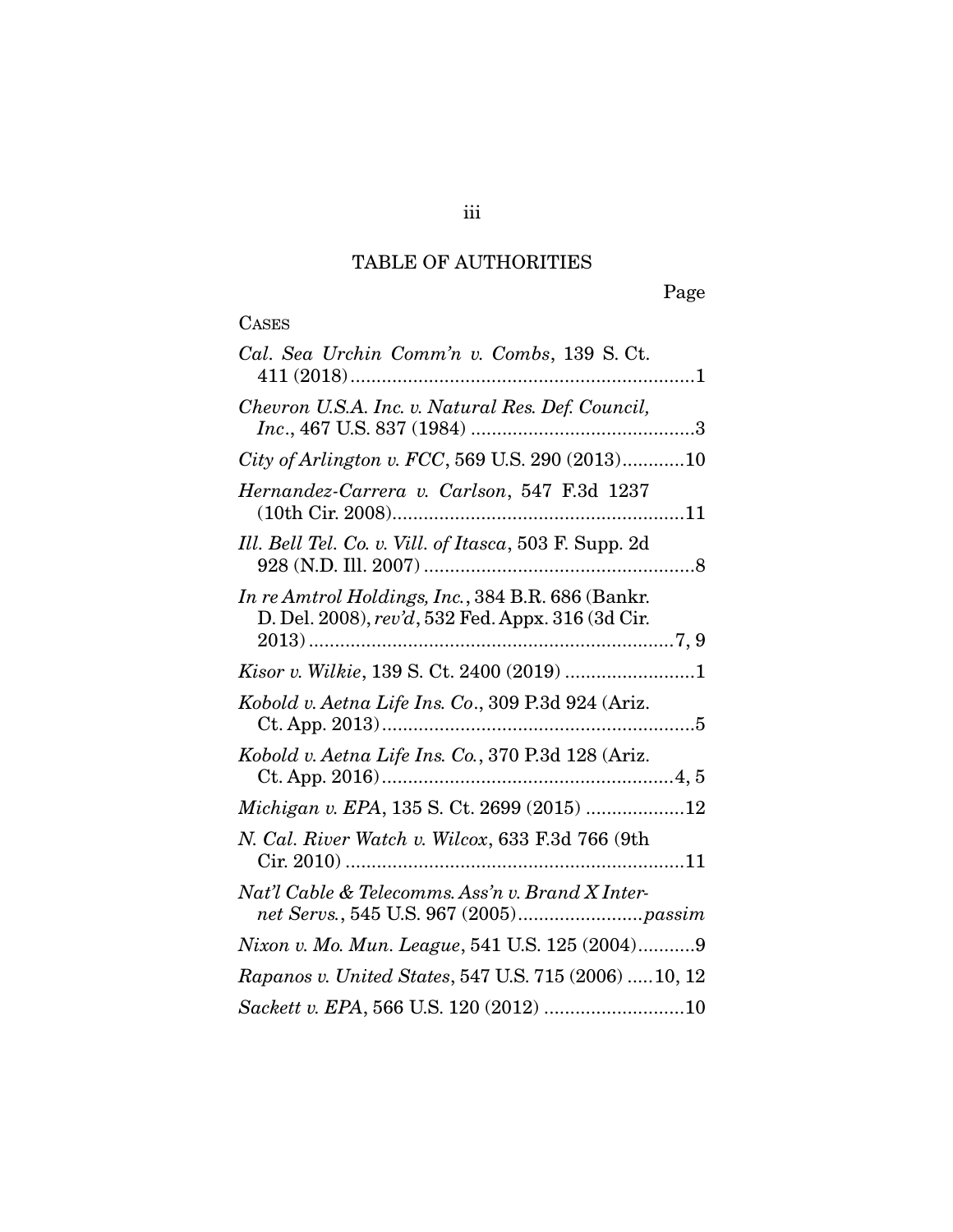### TABLE OF AUTHORITIES—Continued

| State In Interest of L.L., 2019 WL 3484201 (Utah  |  |
|---------------------------------------------------|--|
|                                                   |  |
| Tetra Tech EC, Inc. v. Wis. Dep't of Revenue, 914 |  |

### **STATUTES**

### OTHER AUTHORITIES

| Abbe R. Gluck, Our (National) Federalism, 123                                                                                        |  |
|--------------------------------------------------------------------------------------------------------------------------------------|--|
| Christopher J. Walker, How to Win the Deference                                                                                      |  |
| James Dawson, Retroactivity Analysis After                                                                                           |  |
| Nina A. Mendelson, Chevron and Preemption,                                                                                           |  |
| Robin Kundis Craig, Agencies Interpreting<br>Courts Interpreting Statutes: The Deference<br>Conundrum of A Divided Supreme Court, 61 |  |
| Scott A. Keller, <i>How Courts Can Protect State</i><br>Autonomy from Federal Administrative En-                                     |  |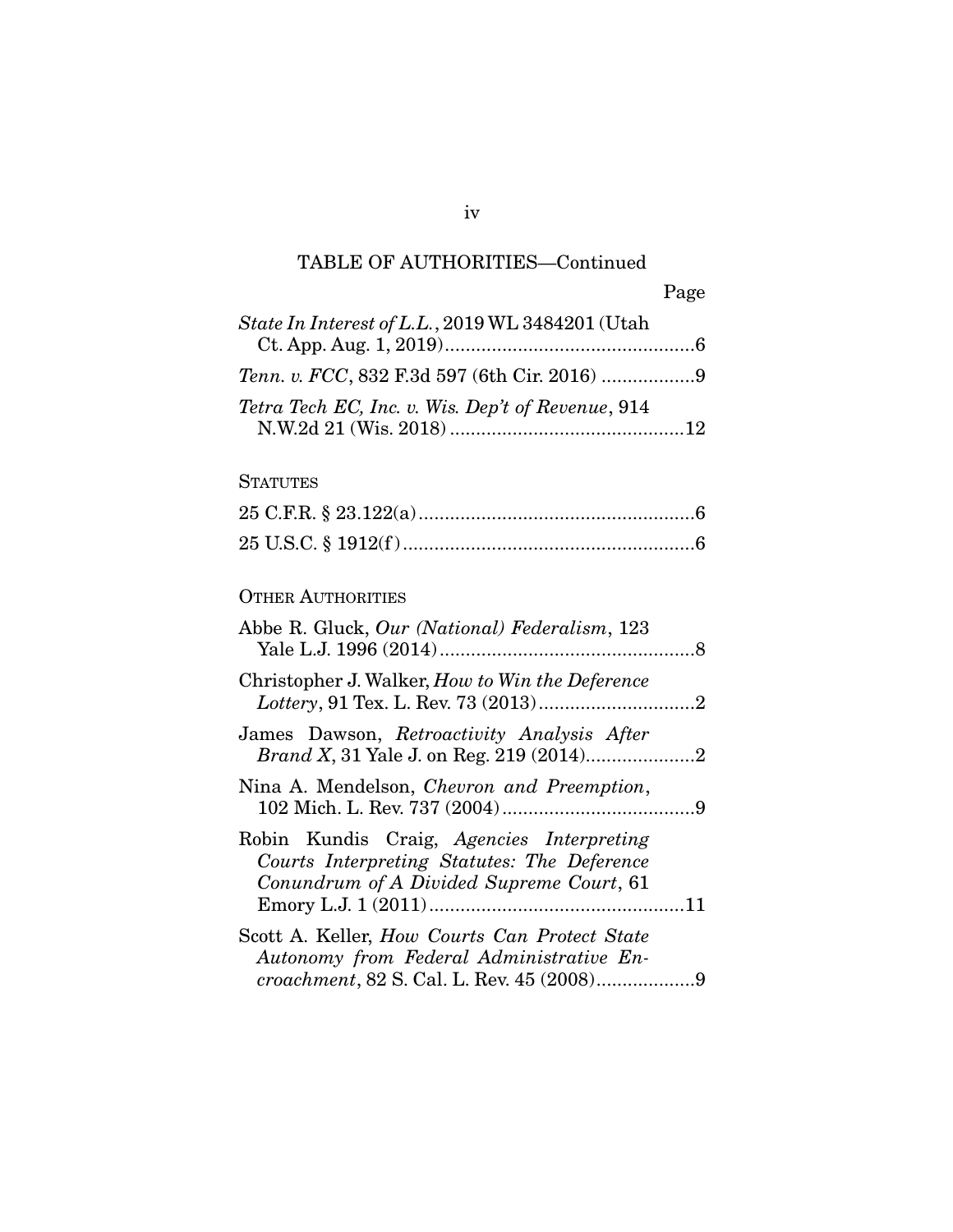## TABLE OF AUTHORITIES—Continued

Page

| Timothy Sandefur, <i>Escaping the ICWA Penalty</i> |
|----------------------------------------------------|
| Box: In Defense of Equal Protection for Indian     |
| Children, 37 Child. Legal Rts. J. 1 (2017) 6       |
| Timothy Sandefur, The First Line of Defense:       |
| Litigation for Liberty at the State Level (Gold-   |
|                                                    |

v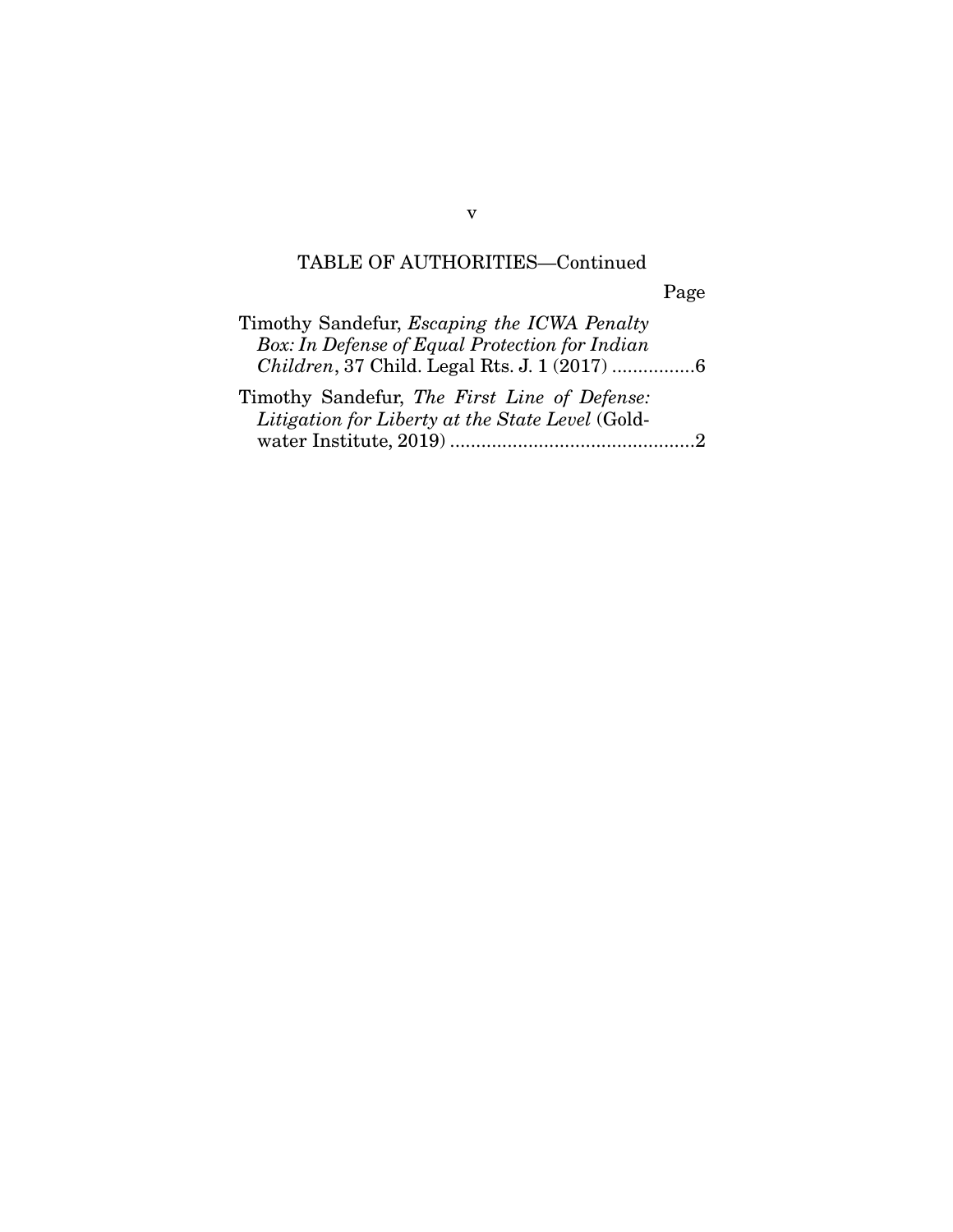### IDENTITY AND INTEREST OF *AMICUS CURIAE*<sup>1</sup>

 The Goldwater Institute ("GI") is a nonpartisan public policy and research foundation devoted to advancing the principles of limited government, individual freedom, and constitutional protections through litigation, research, policy briefings and advocacy. Through its Scharf-Norton Center for Constitutional Litigation, GI litigates and files *amicus* briefs when its or its clients' objectives are directly implicated.

 Among GI's priorities is the protection of individual rights against the administrative state—the unelected, often unaccountable regulatory apparatus which, thanks in large part to deference doctrines such as the *Brand X* Doctrine, contradicts the principle of separation of powers, deprives individuals of the due process to which they are constitutionally entitled, and as described here, violates longstanding principles of federalism. GI has litigated or participated as *amicus curiae* in courts around the nation in defense of individuals and in support of the curtailing of such deference doctrines. *See*, *e.g.*, *Kisor v. Wilkie*, 139 S. Ct. 2400 (2019), *Cal. Sea Urchin Comm'n v. Combs*, 139 S. Ct.

<sup>&</sup>lt;sup>1</sup> Pursuant to Supreme Court Rule  $37.2(a)$ , all parties have consented to the filing of this brief. Counsel of record for all parties received notice at least 10 days prior to the due date of the *Amicus Curiae*'s intention to file this brief. Pursuant to Supreme Court Rule 37.6, counsel for *amicus curiae* affirms that no counsel for any party authored this brief in whole or in part and that no person or entity, other than *amicus*, their members, or counsel, made a monetary contribution to the preparation or submission of this brief.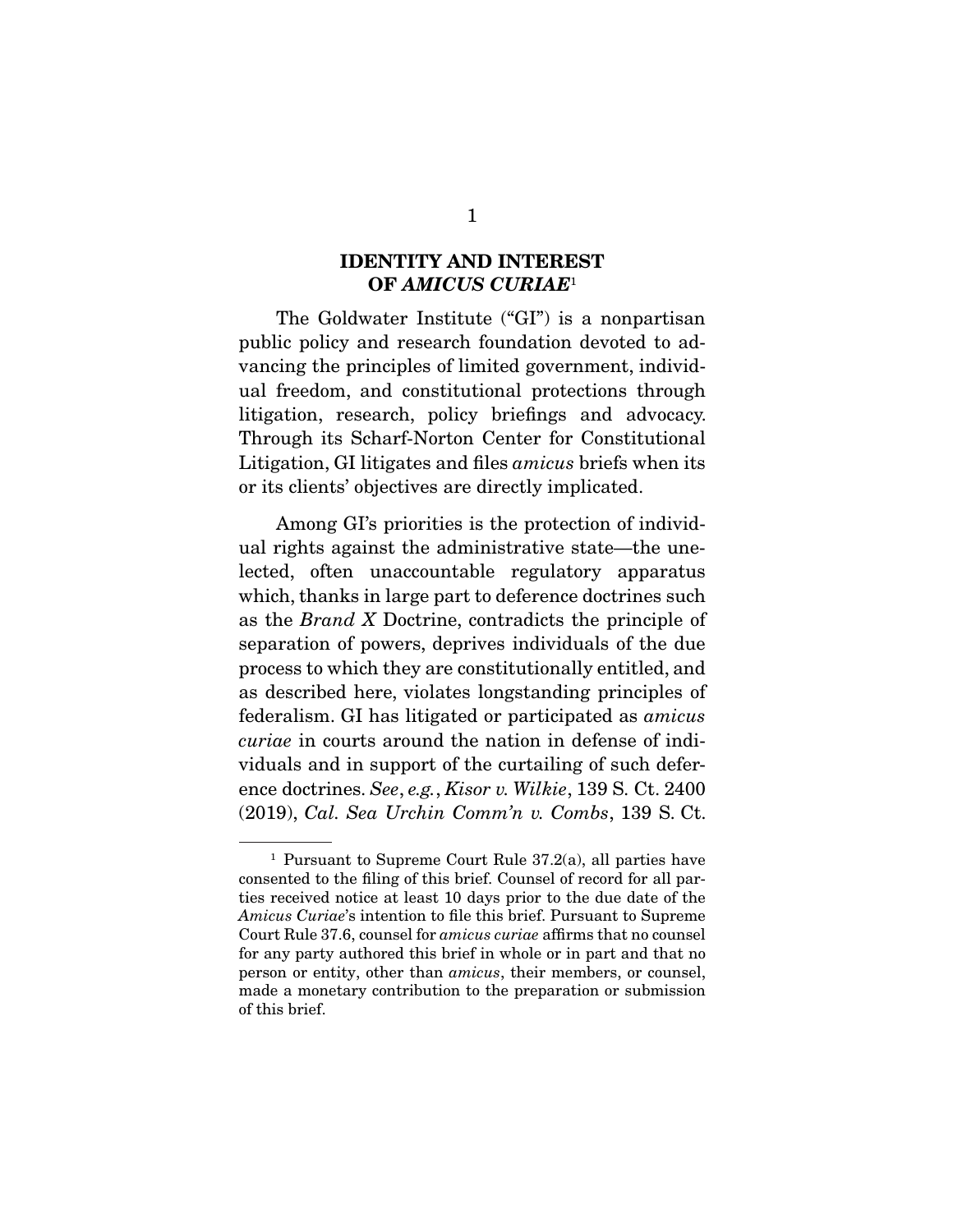411 (2018). GI scholars have also published important research on the problems caused by the deference doctrines. *See*, *e.g.*, Timothy Sandefur, *The First Line of Defense: Litigation for Liberty at the State Level* (Goldwater Institute, 2019).<sup>2</sup> The Goldwater Institute believes its legal expertise and public policy experience will assist this Court in its consideration of this petition.

#### SUMMARY OF ARGUMENT

--------------------------------- ---------------------------------

 The *Brand X* Doctrine—whereby an executive agency can, by subsequent interpretation of a statute, overrule the judicial interpretation of that statute has always had distressing implications for the separation of powers and for due process. It also creates troubling retroactivity problems by allowing an agency to alter the law after a judicial determination has been made on a legal question and upon which third parties may have relied.

 These and other problems have been addressed in great detail in both precedent and legal literature. *See*, *e.g.*, James Dawson, *Retroactivity Analysis After Brand X*, 31 Yale J. on Reg. 219, 222 (2014); Christopher J. Walker, *How to Win the Deference Lottery*, 91 Tex. L. Rev. 73 (2013). What has not been so commonly noticed is the effect that the *Brand X* Doctrine has on the legal autonomy of states. Not only does the Doctrine enable executive agencies to alter the law as promulgated by

<sup>2</sup> https://goldwaterinstitute.org/first-line-of-defense/.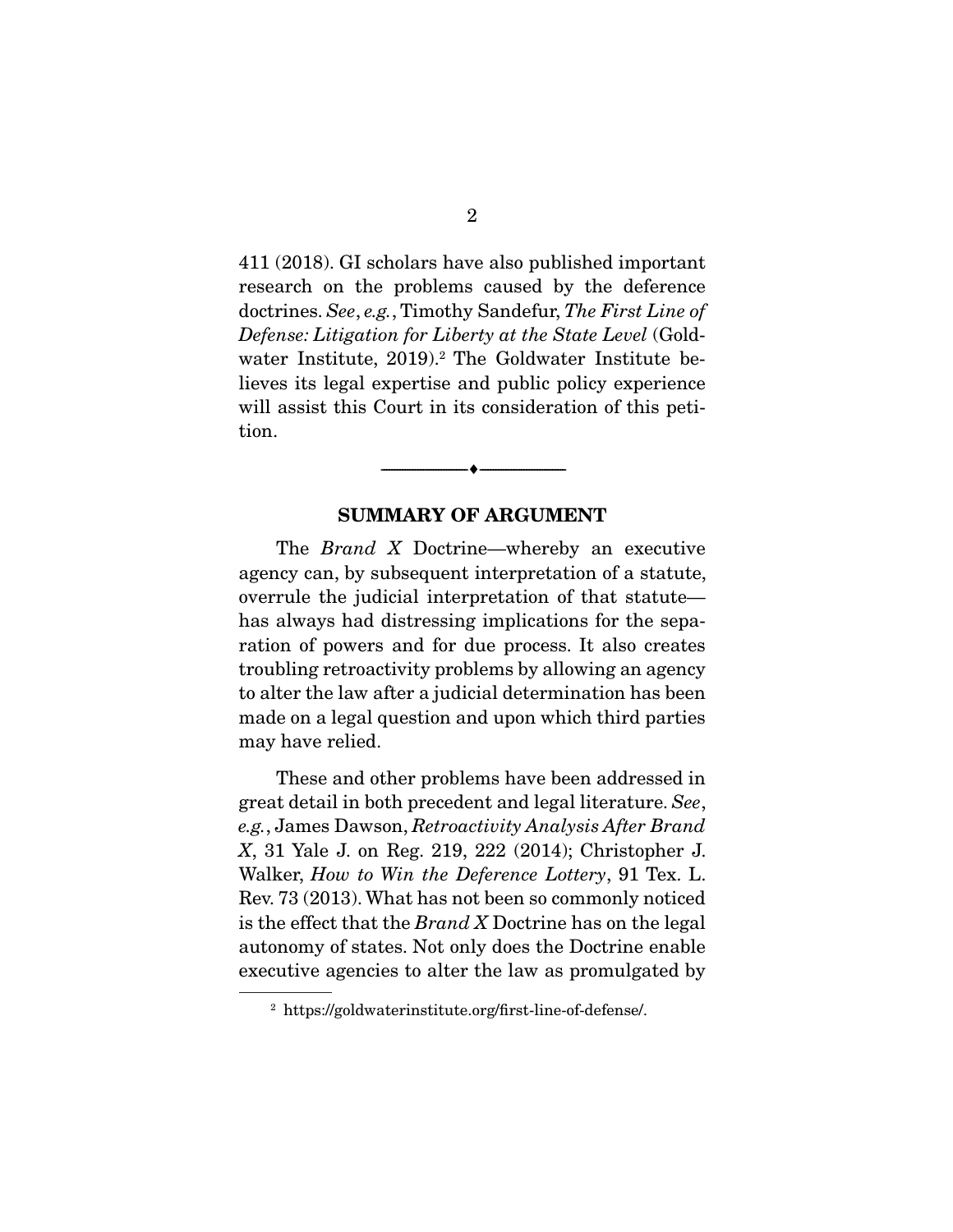the judiciary, but it allows federal administrative agencies to interfere with and even rewrite the laws of states themselves. This federalism dimension of *Brand X* Doctrine is all the more reason why this Court should revisit the Doctrine and consider whether to overrule that precedent or at least to fashion limiting principles upon the authority of agencies.

#### ARGUMENT

--------------------------------- ---------------------------------

### I. *Brand X* Doctrine enables federal administrative agencies to effectively rewrite state laws.

 The *Brand X* Doctrine holds that an administrative agency can displace a prior judicial interpretation of an ambiguous statute by articulating its own interpretation of that statute. The theory is that under the deference doctrine of *Chevron U.S.A. Inc. v. Natural Resources Defense Council, Inc*., 467 U.S. 837 (1984) whereby an agency's interpretation of ambiguous statutory language is entitled to deference so long as it is reasonable—the judiciary's interpretation of a statute will foreclose the agency's only if its interpretation "follows from the unambiguous terms of the statute and thus leaves no room for agency discretion." *Nat'l Cable & Telecomms. Ass'n v. Brand X Internet Servs.*, 545 U.S. 967, 982 (2005). Thus for a judicial interpretation of an ambiguous statute to bar the agency from further interpreting that statute "would allow a court's interpretation to override [the] agency's," which contradicts the premise of *Chevron* deference. *Id*.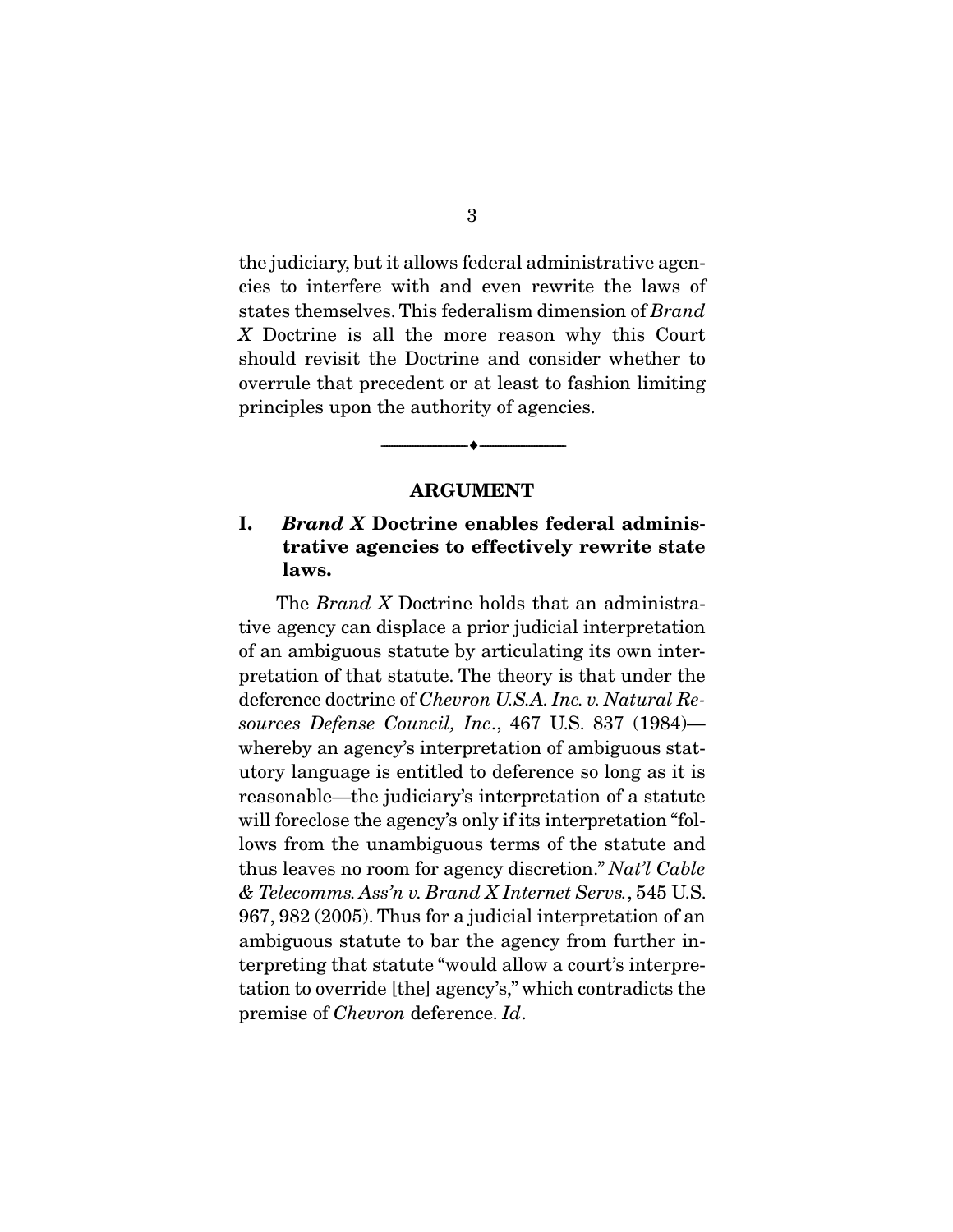The problem, however is that the *Brand X* Doctrine ultimately elevates administrative agency interpretations to a parity with—and even to a superiority over—judicial interpretations, a point that has been criticized on separation of powers grounds from the outset. Justice Scalia, dissenting in *Brand X*, warned that it amounted to the "breathtaking novelty" of "judicial decisions subject to reversal by executive officers." *Id*. at 1016 (Scalia, J., dissenting). The Doctrine, he observed, meant that agencies could adopt interpretations of a statute that contradicted even definitive Supreme Court precedent interpreting that statute, which was "probably unconstitutional," because "Article III courts do not sit to render decisions that can be reversed or ignored by executive officers." *Id*. at 1017. He argued that the better rule was the longstanding proposition that "[w]hen a court interprets a statute," that interpretation "is the law," and as such should be enforced by the executive branch—not reinterpreted or altered by it. *Id.* at 1019.

 Since then, courts and commentators have observed that this anomaly does indeed enable the executive branch to exercise the quintessentially judicial function of revising interpretations of statutes. But not only does *Brand X* Doctrine empower federal administrative agencies to essentially rewrite the federal courts' interpretations of federal statutes, it also empowers federal agencies to override state laws—sometimes without even realizing that they are doing so.

 A good example is *Kobold v. Aetna Life Ins. Co.*, 370 P.3d 128 (Ariz. Ct. App. 2016) ("*Kobold II*"), which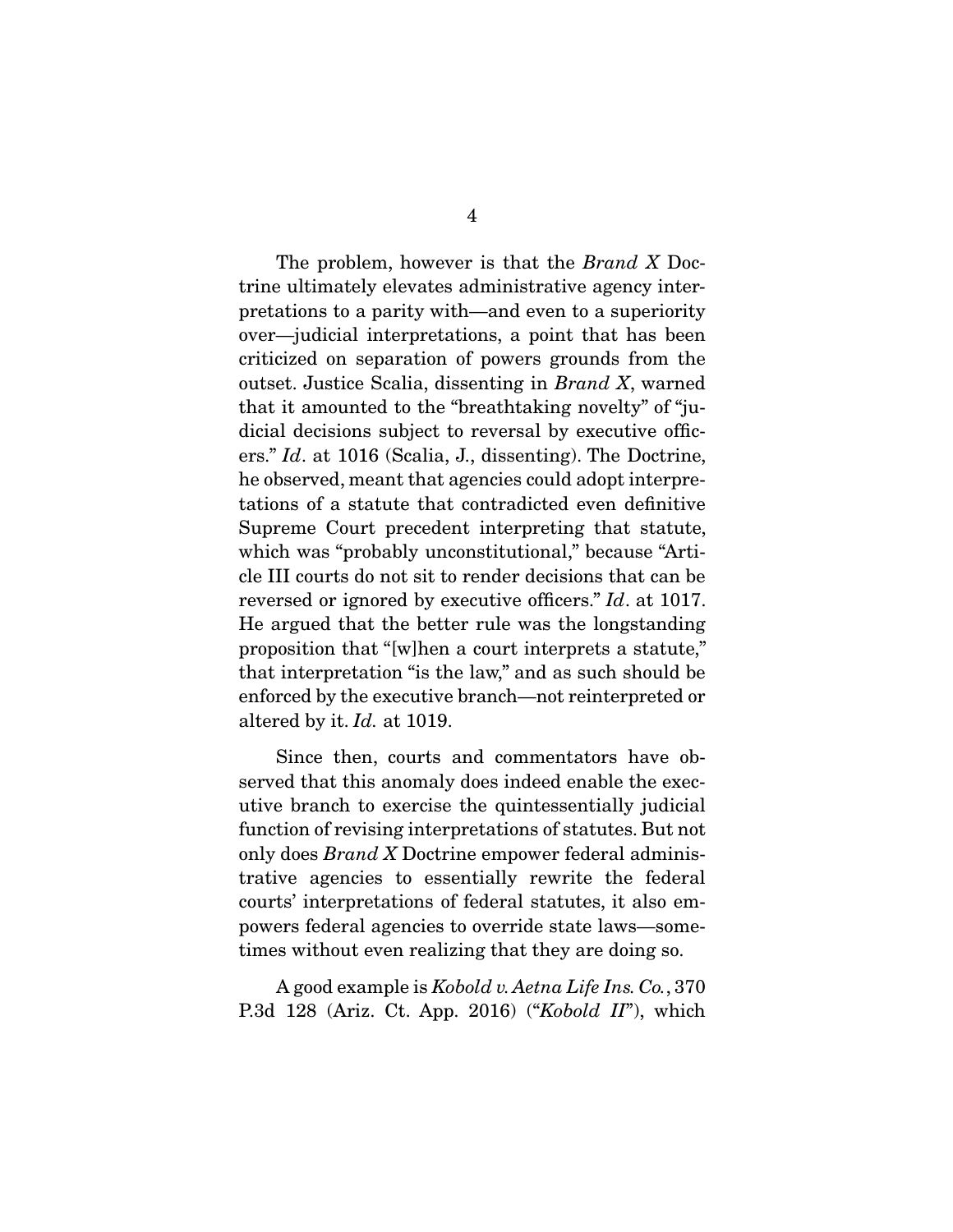involved an Arizona law regarding insurance. Kobold was a federal employee who was injured in an accident. *See Kobold v. Aetna Life Ins. Co*., 309 P.3d 924, 925–26 ¶¶ 2–3 (Ariz. Ct. App. 2013) ("*Kobold I*"). His insurance was subject to the Federal Employee Health Benefits Act ("FEHBA"). *Id.* His insurer, Aetna, paid his medical expenses, and Kobold and the party responsible for the accident later settled their dispute for \$145,000. *Id.* at 925 ¶ 3. The contract between Kobold and Aetna provided for subrogation and reimbursement. This was unenforceable under Arizona law at that time, but because Kobold was subject to FEHBA, a question arose as to whether Arizona's legal prohibition on subrogation was preempted by federal law. The Arizona Court of Appeals found that it was not preempted, *id.* at 928 ¶ 14, but after that decision, the Office of Personnel Management issued a new interpretation of the FEHBA which *did* preempt Arizona law.

 This Court therefore vacated the Arizona Court of Appeals' decision and remanded for reconsideration, 135 S. Ct. 2886 (2015). On remand the Court of Appeals was compelled to change its decision as a result of *Brand X*. The state courts were required to defer to the agency, regardless of "[t]he fact that the regulations postdate our [prior] decision." *Kobold II*, 239 Ariz. at 261 ¶ 8. In other words, a state court was forced to defer to a federal administrative agency as to whether *state* law was preempted by an agency's shifting interpretation of a federal statute—a statute, moreover, that related to insurance, a quintessentially state, rather than federal, matter.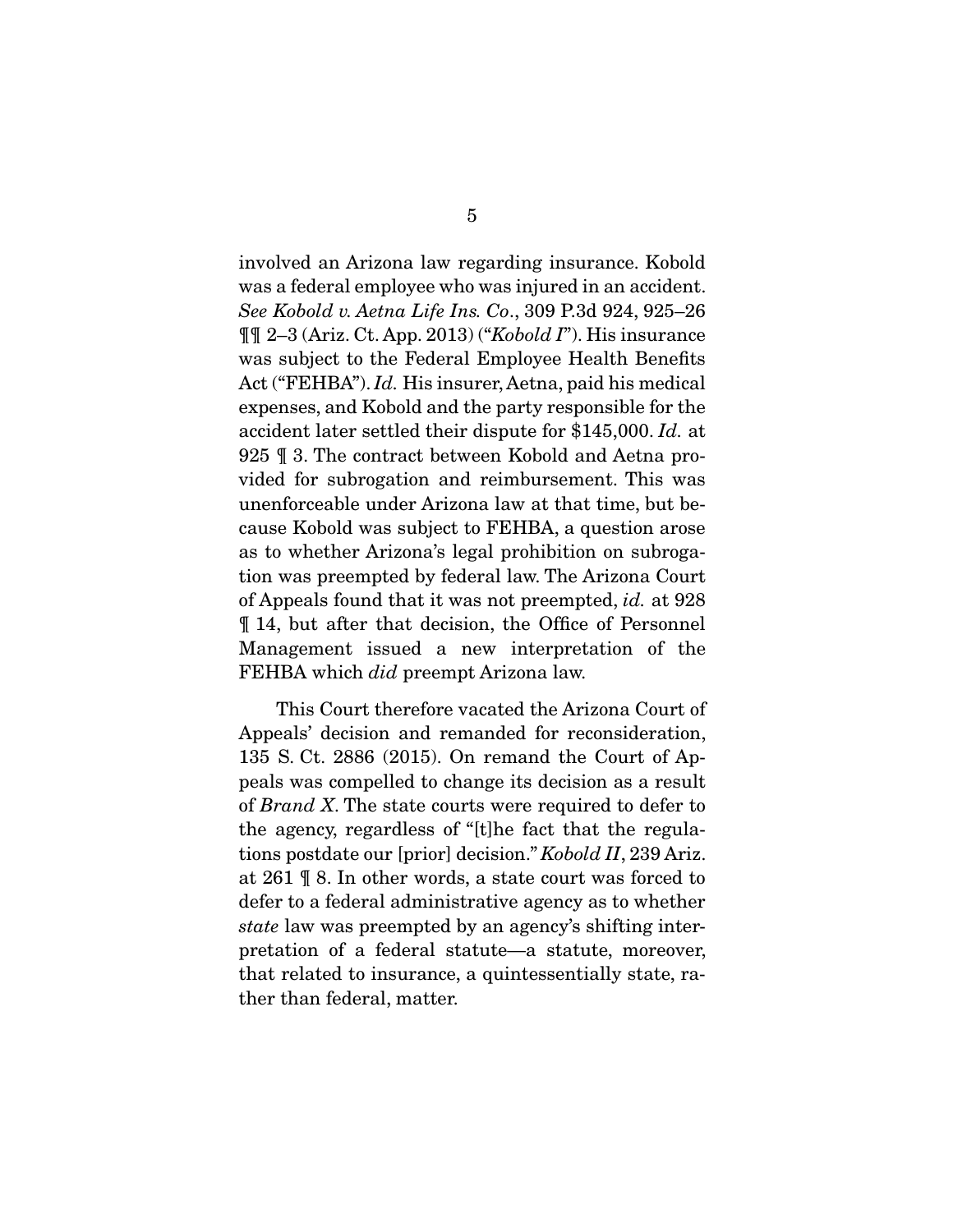Even more strikingly, in *State In Interest of L.L.*, 2019 WL 3484201 (Utah Ct. App. Aug. 1, 2019), the Utah Court of Appeals held that the Bureau of Indian Affairs ("BIA") essentially has authority to overrule, by regulation, the state's authority to protect the interests of children who are being abused and neglected. Under the Indian Child Welfare Act ("ICWA"), children who are deemed "Indian," based exclusively on their genetic ancestry, are subject to a separate, *less-protective* set of federally-mandated rules in state-law child-welfare cases.3 Among these is a rule that the rights of an abusive parent can only be severed upon evidence "beyond a reasonable doubt," based on expert witness testimony, that the child is at serious risk of damage. 25 U.S.C. § 1912(f). ICWA does not, however, define "expert witness." Instead the BIA has defined that term by regulation as an expert *in tribal culture*, as opposed to, say, child safety. 25 C.F.R. § 23.122(a). The Utah Court of Appeals, relying on *Brand X*, concluded that this regulation is binding. 2019 WL 3484201 at  $*5$  \[ 17] n.4.

 Not only is child-welfare law a quintessential state law matter, so is the definition of "expert witness" in a child-welfare matter. Yet because ICWA dictates to state courts how they may apply their own state-law causes of action, and because the BIA is given authority under *Brand X* and similar decisions to promulgate rules that state how federal statutes are interpreted—

<sup>3</sup> *See generally* Timothy Sandefur, *Escaping the ICWA Penalty Box: In Defense of Equal Protection for Indian Children*, 37 Child. Legal Rts. J. 1 (2017).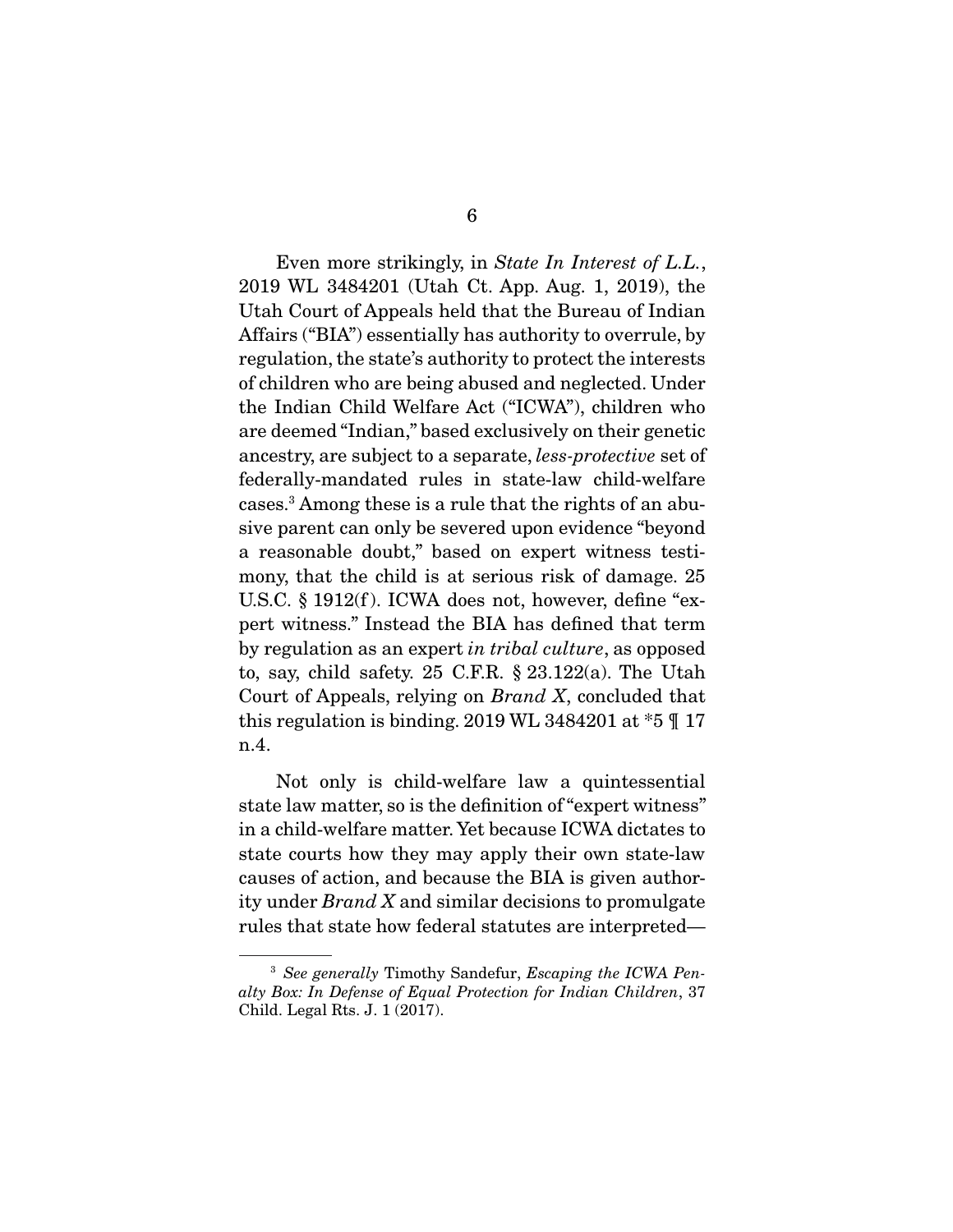rules that courts are then obligated to abide by—the result is to allow federal administrative agencies to rewrite the substantive rules of *state* law. Presumably if the BIA were to redefine the term "expert witness" in the future, Utah courts would be required to obey the new rule, as well.

 In *In re Amtrol Holdings, Inc.*, 384 B.R. 686 (Bankr. D. Del. 2008), *rev'd*, 532 Fed. Appx. 316 (3d Cir. 2013), the family of a man who was killed by the explosion of a piece of equipment, brought an action for wrongful death and strict product liability against the manufacturer, Amtrol. *Id.* at 689 n.2. They sued in state court, raising state-law claims. *Id.* at 689. Amtrol went through bankruptcy, however, so their effort to obtain compensation went to the federal bankruptcy court, which had to determine whether their state-law claims were preempted by the federal Hazardous Materials Transportation Act, which governs the transportation of hazardous materials. The Bankruptcy Court found that their claims were not preempted because the death did not result from transportation but from the use of the device after it was delivered. *Id.* at 692. Amtrol's debtors asked the Department of Transportation ("DOT") to say otherwise, but DOT chose not to. *Id.* at 693.

 Amtrol's debtors then appealed to federal district court, which affirmed two years later. *See* 532 Fed. Appx. at 317. But then DOT sought a stay to consider the matter, and in 2012—four years after the initial determination by the Bankruptcy Court—it said that the federal act *did* preempt the state law causes of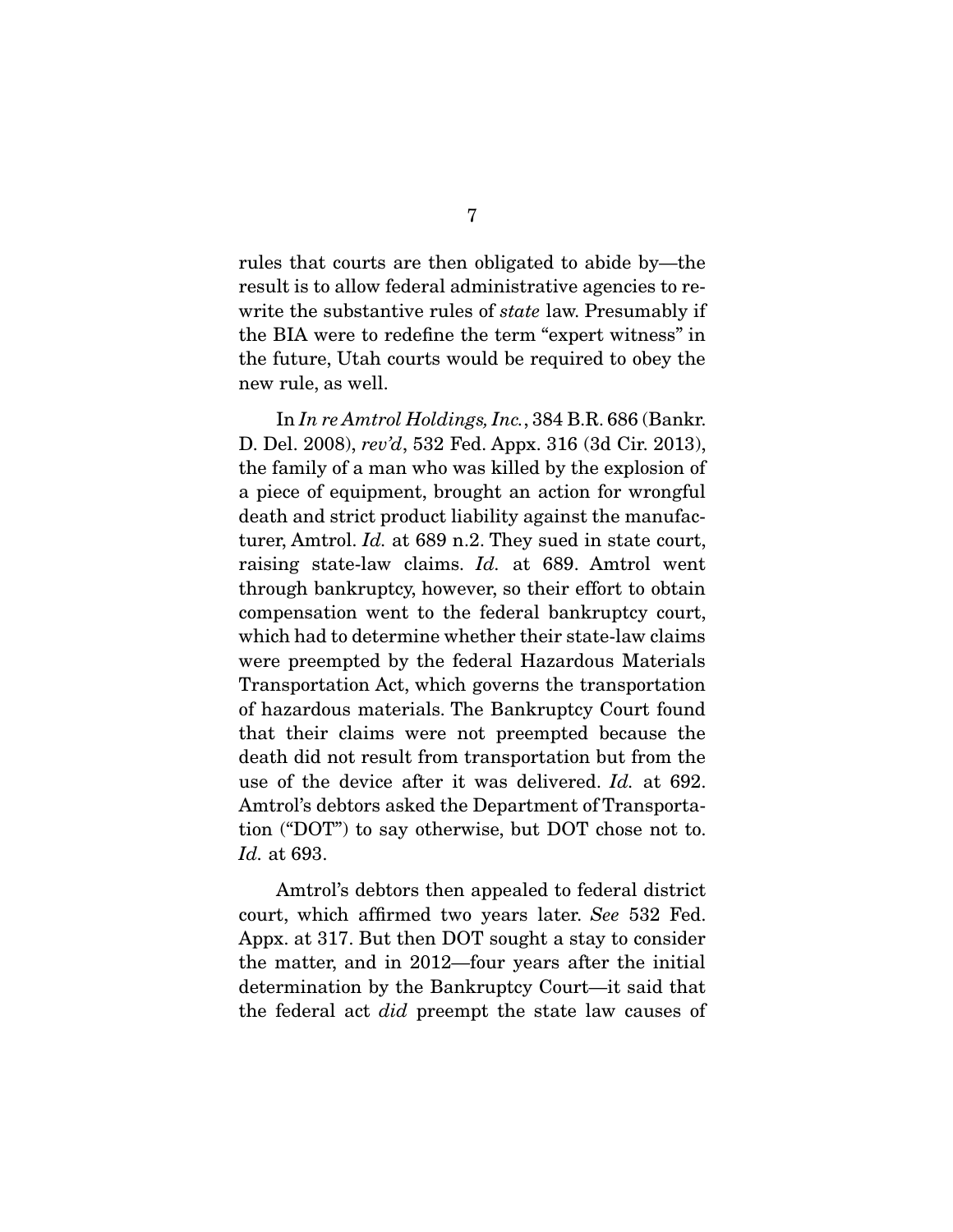action. Citing *Brand X*, the Third Circuit then vacated the Bankruptcy Court's ruling on the grounds that the plaintiffs' wrongful death and strict liability claims were preempted by federal law. *Id*. at 318. *See also Ill. Bell Tel. Co. v. Vill. of Itasca*, 503 F. Supp. 2d 928, 945 (N.D. Ill. 2007) (relying on *Brand X* to uphold *post-hoc*  agency preemption of state law).

 As one scholar puts it, *Brand X* "raises potentially explosive questions about how federal agency implementation intersects with the exercise of state sovereignty in federal statutory implementation." Abbe R. Gluck, *Our (National) Federalism*, 123 Yale L.J. 1996, 2030 (2014).

 As these and other cases show, *Brand X* Doctrine allows federal agencies not only to treat the judgments of the federal judiciary as essentially just advisory opinions, but even to re-interpret federal statutes *post hoc* in ways that have preemptive effect on states and override the normal course of state law. Thus aside from the separation-of-powers and stare decisis concerns that it causes, the *Brand X* Doctrine also poses a significant threat to federalism.

### II. In preemption cases, the *Brand X* Doctrine is inherently contrary to the clear statement requirement.

 This Court has often said that preemption of state law is not to be taken lightly, and that "federal legislation threatening to trench on the States' arrangements for conducting their own governments should be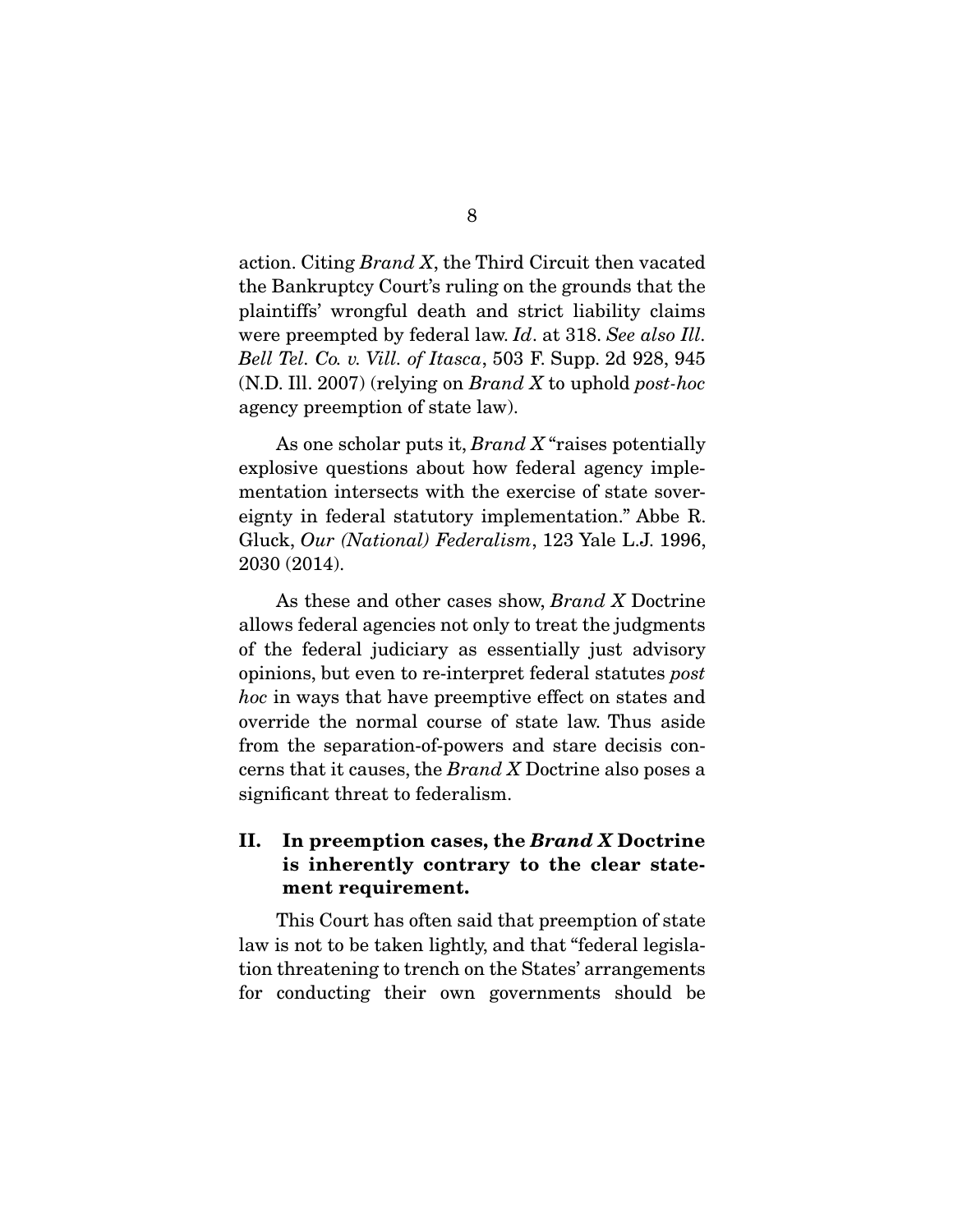treated with great skepticism," and had followed a clear statement rule with regard to preemption. *See*, *e.g.*, *Nixon v. Mo. Mun. League*, 541 U.S. 125, 140 (2004); *Tenn. v. FCC*, 832 F.3d 597, 610–11 (6th Cir. 2016).

 The presumption against preemption "represents a reluctance to risk incidental statutory interference with federalism values and with state sovereignty." Nina A. Mendelson, *Chevron and Preemption*, 102 Mich. L. Rev. 737, 755 (2004). But *Brand X* Doctrine clashes with that, and expands the ability of federal agencies to override state law in ways that may not have been anticipated by regulators—and even, as in this and the other cited cases—in ways that have retroactive effect.

 This case and the other cases cited here show *Brand X* does not respect this clear-statement requirement or the presumption against preemption. *See also* Scott A. Keller, *How Courts Can Protect State Autonomy from Federal Administrative Encroachment*, 82 S. Cal. L. Rev. 45, 93 (2008) ("federalism clear-statement canons . . . in administrative law" are "underdeveloped"). On the contrary, it empowers agencies to adopt an interpretation with preemptive effect precisely in those circumstances where the statute is *not* clear. *Cf. In re Amtrol Holdings, Inc.*, 532 F. Appx. at 318 ("an agency's [preemptive] construction of an ambiguous statute . . . is entitled to deference. . . . Where Congress has spoken clearly on the precise issue, no deference is owed."). In other words, it is precisely where the statute is ambiguous that an executive agency is accorded deference—which means the agency is given *more*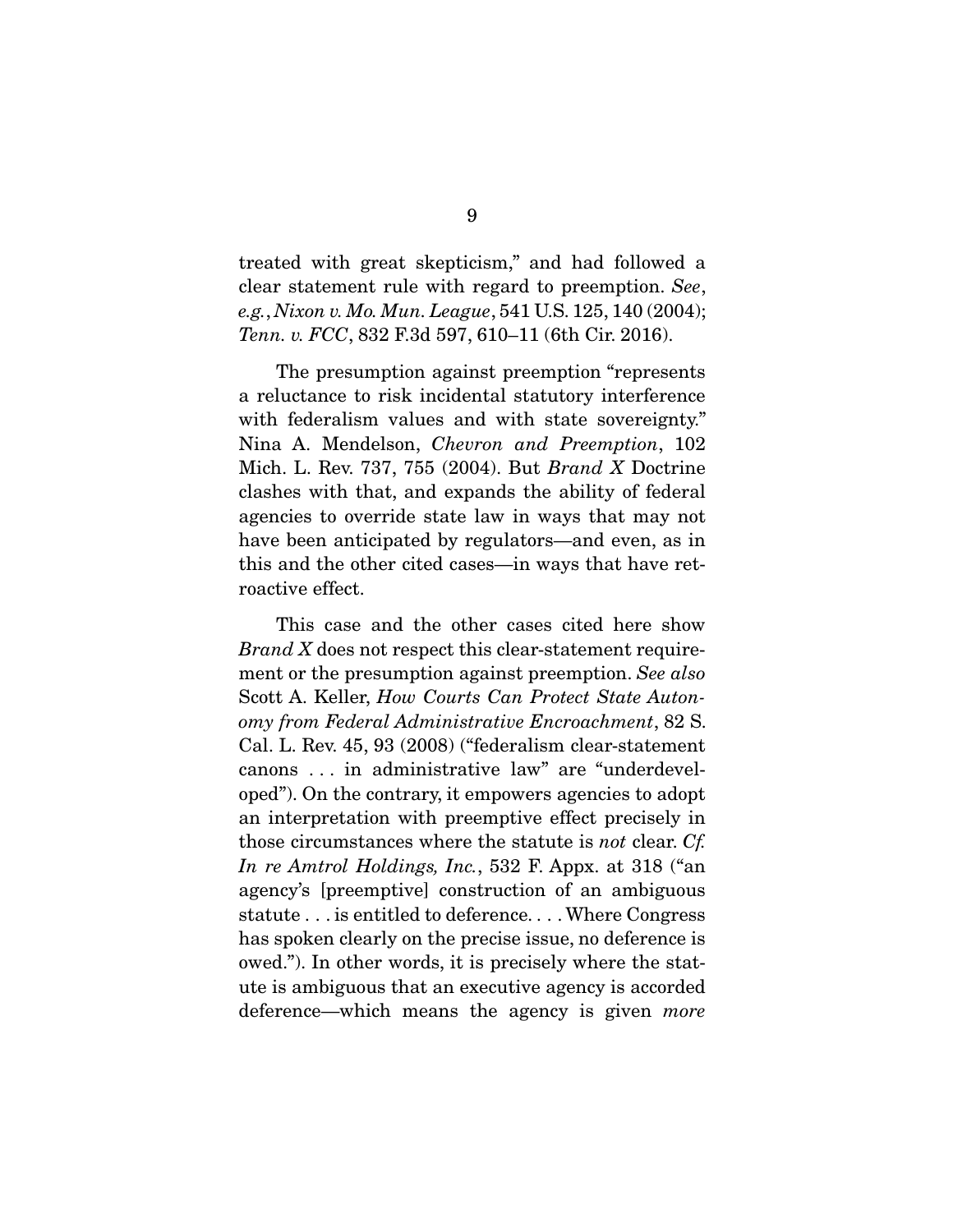authority to unilaterally interpret a statute as having preemptive effect in just those cases where Congress has *not* spoken clearly. This anomaly conflicts with the constitutional commitment to federalism.

 The problem is especially acute with regard to environmental statutes, which are notoriously vague, and which, thanks to *Brand X*, can be interpreted by federal agencies in ways that drastically expand federal authority over what would otherwise be subject to state, rather than federal, jurisdiction. This can occur in sometimes subtle ways, given that preemption can turn on the definition of technical terms—that is, the finding of "jurisdictional facts," since these are subject to agency deference. *City of Arlington v. FCC*, 569 U.S. 290, 307 (2013). The majority in *City of Arlington* said that "this case has nothing to do with federalism," *id.* at 305, but in combination with *Brand X* and similar doctrines, such deference certainly *does* have implications for state authority. Federal agencies can, for example, make a "factual" determination that a piece of land is a "wetland" subject to federal jurisdiction, rather than state jurisdiction. *See id.* at 315 (Roberts, C.J., dissenting) (citing *Sackett v. EPA*, 566 U.S. 120, 130 (2012)).

 For example, in *Rapanos v. United States*, 547 U.S. 715 (2006), the Army Corps of Engineers asserted jurisdiction over land that it deemed to be part of the "waters of the United States." The plurality found that the Corps' interpretation was unreasonable and not entitled to deference. Yet *Brand X* gives agencies power to revise their regulations later in ways that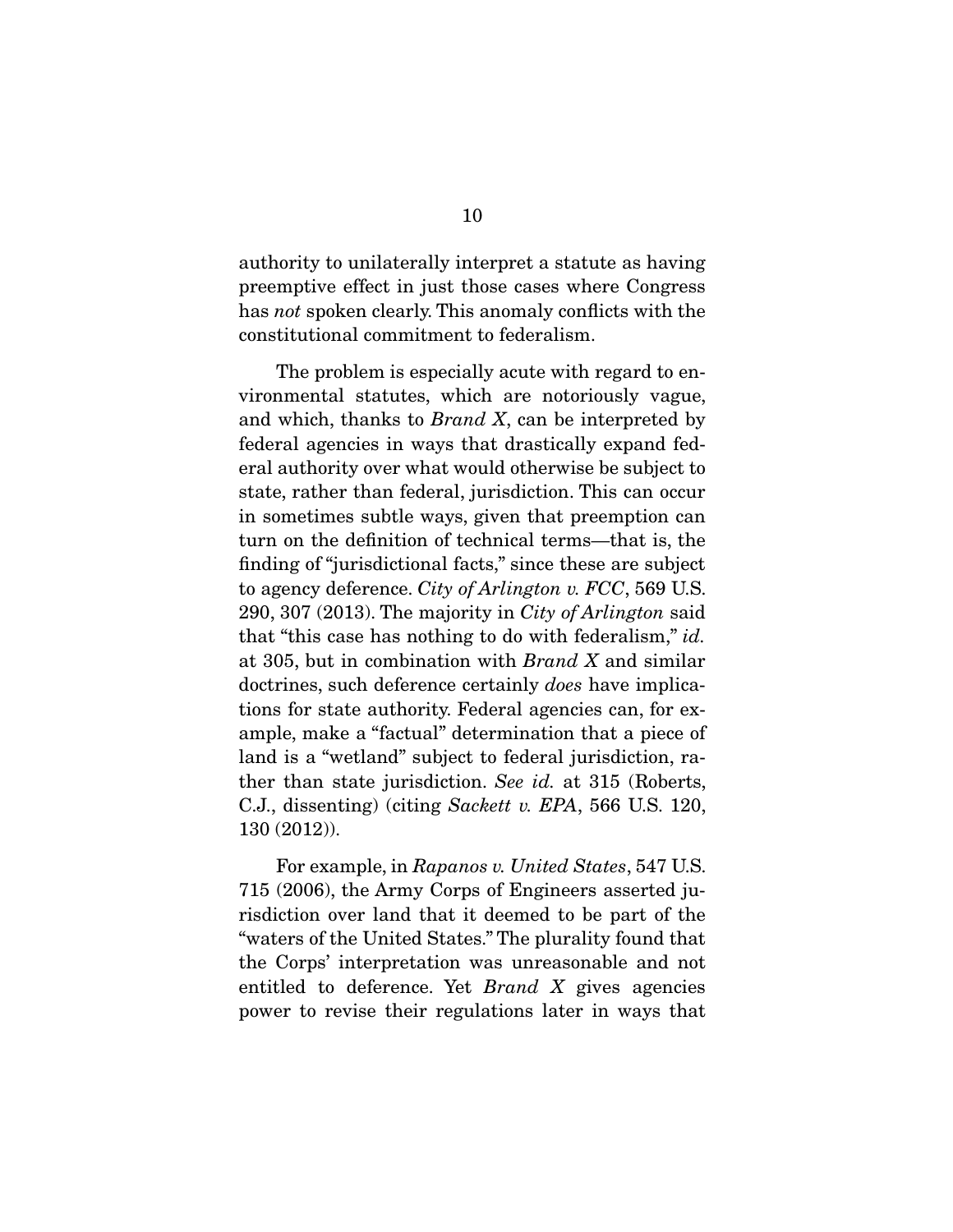would in effect override this Court's decision, if *Brand X* were faithfully followed. *See* Robin Kundis Craig, *Agencies Interpreting Courts Interpreting Statutes: The Deference Conundrum of A Divided Supreme Court*, 61 Emory L.J. 1, 66–67 (2011).4 *Cf. Hernandez-Carrera v. Carlson*, 547 F.3d 1237, 1247 (10th Cir. 2008) ("we see no reason why the holding in *Brand X* would not be equally applicable to agency constructions that displace tentative Supreme Court interpretations.").

 Indeed, in *Northern California River Watch v. Wilcox*, 633 F.3d 766 (9th Cir. 2010), the Ninth Circuit Court of Appeals found that three employees of the California Department of Fish and Game had not violated federal law when they removed a plant (the Sebastopol meadowfoam) from certain privately-owned grasslands. *Id.* at 770. The defendants were state officials who were inspecting the plants as part of their official duties. *Id.* at 771. They contended that the grasslands were not subject to federal jurisdiction, and the Army Corps of Engineers claimed that it did have jurisdiction pursuant to a regulation that it had issued interpreting the Clean Water Act. The Ninth Circuit found that the statute was ambiguous, *id*. at 770, but

<sup>4</sup> True, *Brand X* purports to deny deference to agency interpretations that conflict with a prior court determination as to the *unambiguous* terms of the statute, but *Rapanos* did not result in such a finding. *See* 547 U.S. at 752 ("waters of the United States" is "in some respects ambiguous"). In any event, the "unambiguous" element of *Brand X* is unworkable for reasons identified in Justice Scalia's dissenting opinion in that case. *Brand X*, 545 U.S. at 1018–19 (Scalia, J., dissenting).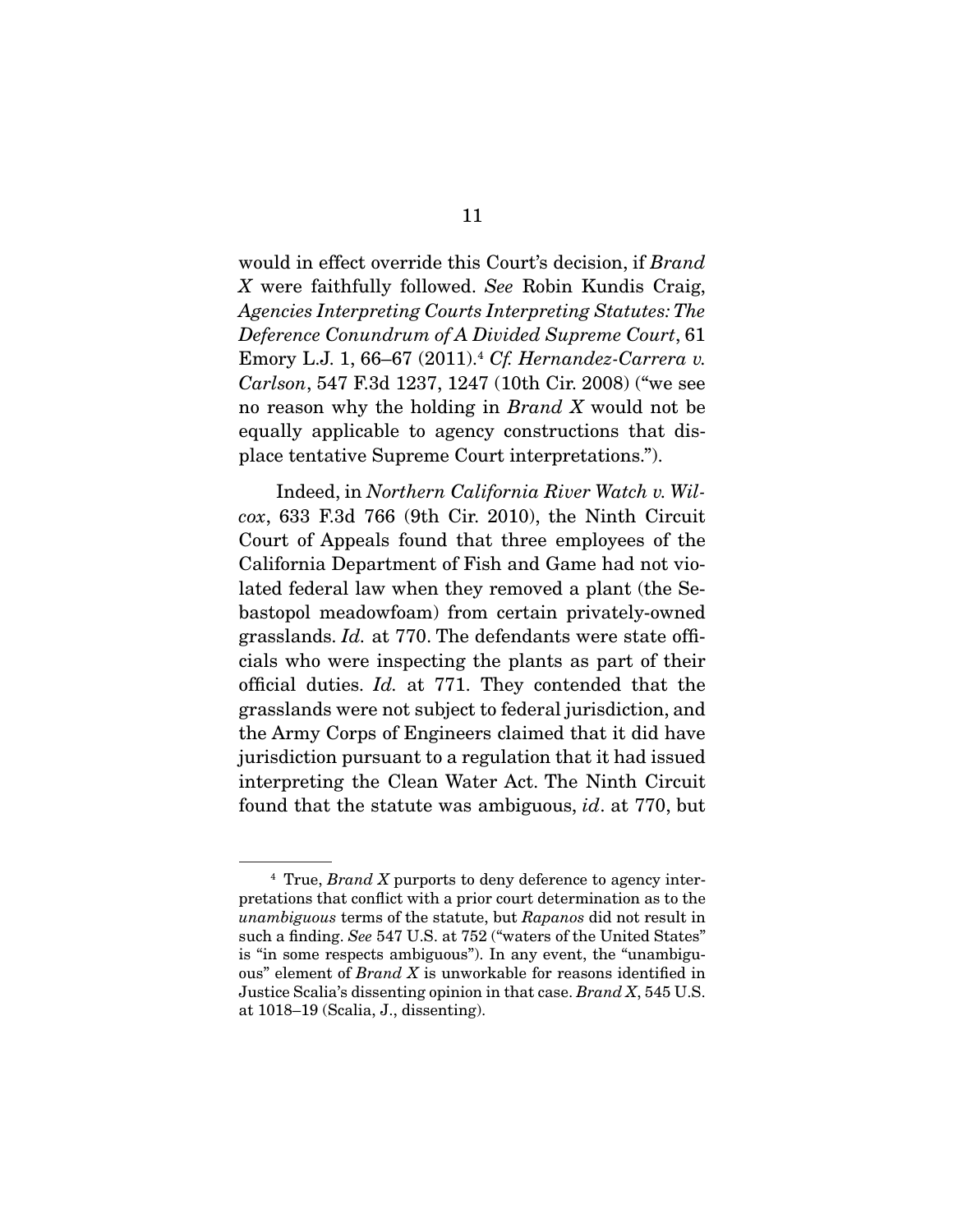concluded – relying in part on *Rapanos, supra*—that the Corps had no jurisdiction. *Id.* at 781.

 Yet the court was also compelled to acknowledge that under *Brand X*, "we are not the 'authoritative interpreter' of  $[the$  statute]... The  $[federal$  agency] might have good reason to issue regulations or guidance that more thoroughly addresses this issue at some later date, and our decision does not foreclose the possibility that the [agency] might adopt some version of the statutory construction [that gives it jurisdiction]." *Id.* In other words, the court acknowledged that the *Brand X* Doctrine essentially gives the federal agency authority to override state law and to establish jurisdiction even to the extent of penalizing state officials acting in performance of their duties on private land with regard to a wholly intra-state matter.

 For these and other reasons, the Wisconsin Supreme Court recently issued an important decision rejecting administrative deference doctrines as a matter of its own state law—including the theory of *Brand X.* Deferring to agency interpretations of statutes, the court noted, intrudes on the principles of separation of powers and " 'wrests from Courts the ultimate interpretative authority to "say what the law is," and hands it over to the Executive.'" *Tetra Tech EC, Inc. v. Wis. Dep't of Revenue*, 914 N.W.2d 21, 47 ¶ 59 (Wis. 2018) (quoting *Michigan v. EPA*, 135 S. Ct. 2699, 2712 (2015) (Thomas, J., concurring)). Allowing administrative agencies to *retroactively* change the interpretation of statutes raises even greater concerns about the "abandonment of judicial power to the executive branch." *Id.* ¶ 60. Even greater concerns are involved